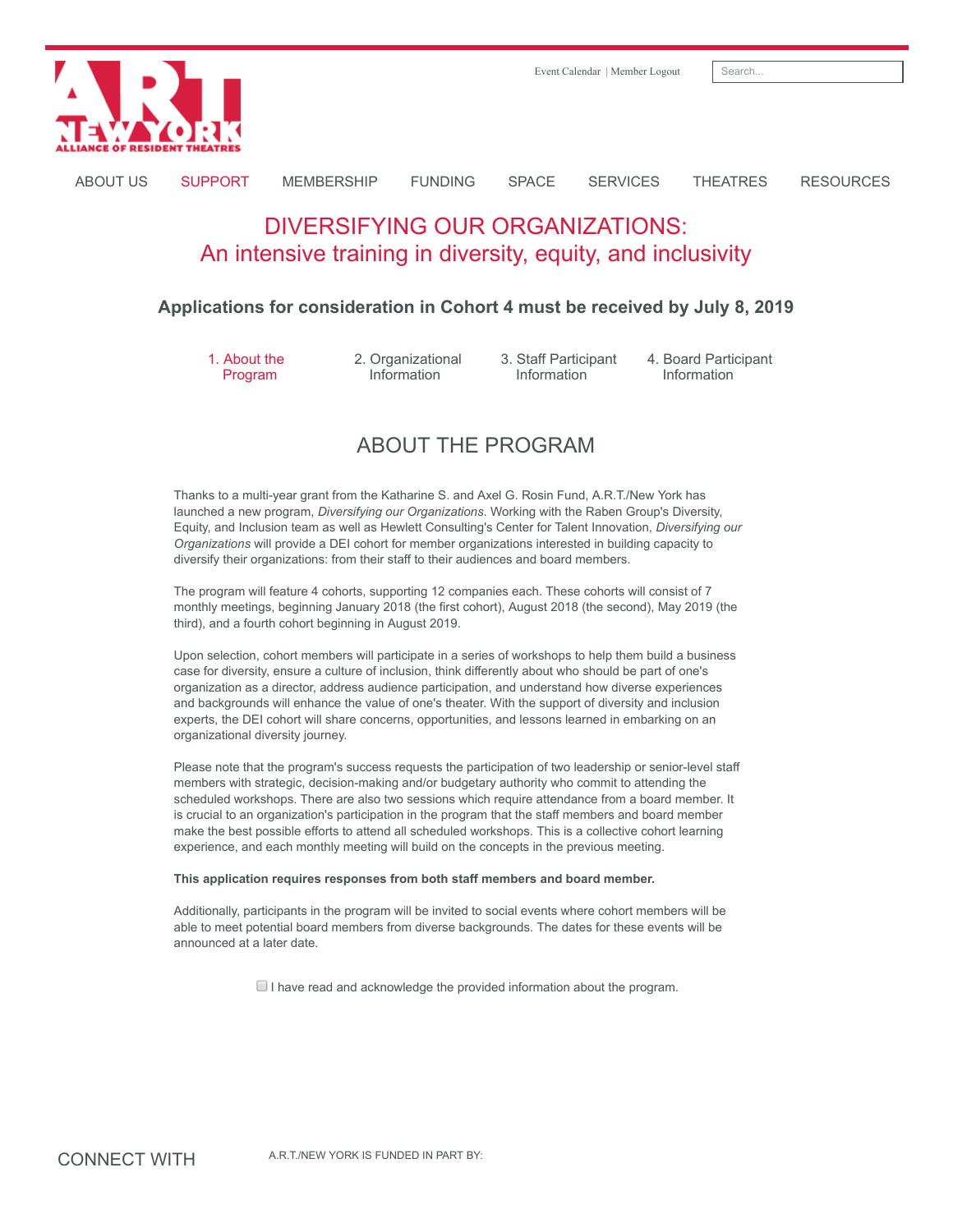

[ABOUT US](https://artny.memberclicks.net/about-us) [SUPPORT](https://artny.memberclicks.net/support) [MEMBERSHIP](https://artny.memberclicks.net/membership) [FUNDING](https://artny.memberclicks.net/funding) [SPACE](https://artny.memberclicks.net/space) [SERVICES](https://artny.memberclicks.net/services) [THEATRES](https://artny.memberclicks.net/theatres) [RESOURCES](https://artny.memberclicks.net/resources)

# DIVERSIFYING OUR ORGANIZATIONS: An intensive training in diversity, equity, and inclusivity

### **Applications for consideration in Cohort 4 must be received by July 8, 2019**

1. About the Program

2. Organizational Information

3. Staff Participant Information

4. Board Participant Information

## ORGANIZATIONAL INFORMATION

Required fields are in **BOLD**. This form will automatically timeout after 30 minutes of inactivity, at which point any unsaved work will be lost.

Please click the **Previous Page** button at the bottom of any page on this form to save your application in progress.

| <b>Name of Organization</b>                                       |                                                                                                                                                                                                                                                                                                                                                        |
|-------------------------------------------------------------------|--------------------------------------------------------------------------------------------------------------------------------------------------------------------------------------------------------------------------------------------------------------------------------------------------------------------------------------------------------|
|                                                                   | Membership Tier Tier Tier Tier 1A: Budget over \$5 million<br>Tier 1B: \$1 million - \$5 million budget<br>Tier 2: \$500K - \$1 million budget<br>Tier 3: \$100K - \$500K budget<br>Tier 4: Budget under \$100K<br>Professional Affiliate<br><b>Business Affiliate</b><br>NonProfit Professional Affiliate<br><b>Independent Producer</b><br>Incubator |
| <b>Mission Statement</b>                                          |                                                                                                                                                                                                                                                                                                                                                        |
| <b>Briefly Describe Your</b><br><b>Producing Model</b>            |                                                                                                                                                                                                                                                                                                                                                        |
|                                                                   |                                                                                                                                                                                                                                                                                                                                                        |
| <b>Previous Fiscal Year Expenses</b>                              | 0000.00<br>(no dollar signs or commas)                                                                                                                                                                                                                                                                                                                 |
| <b>Previous Fiscal Year Income</b><br>(no dollar signs or commas) | 0000.00                                                                                                                                                                                                                                                                                                                                                |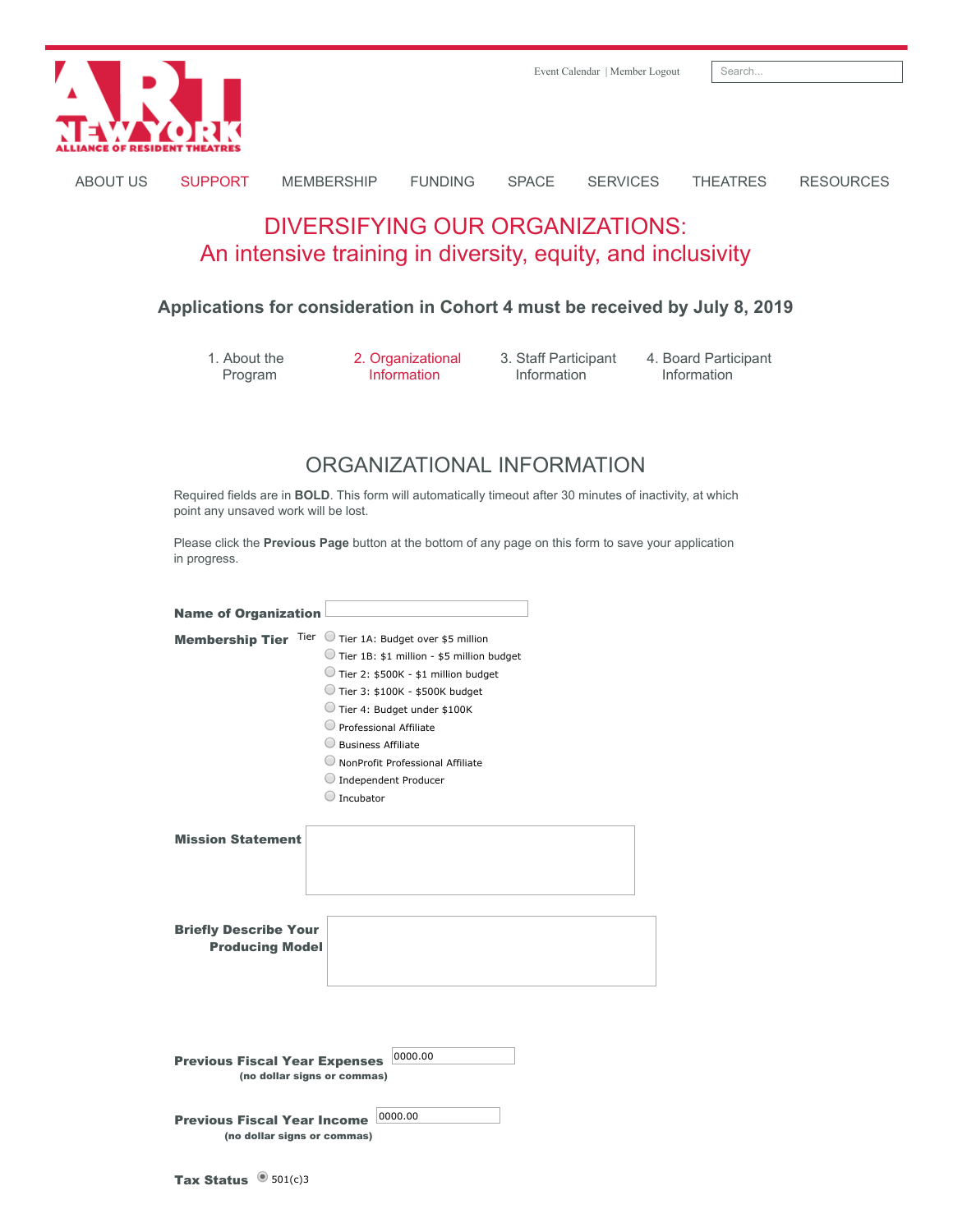| Fiscally sponsored project                                                     |                              |
|--------------------------------------------------------------------------------|------------------------------|
| Unincorporated/Sole-proprietorship                                             |                              |
| $\bigcirc$ B Corp                                                              |                              |
| $\cup$ LLC                                                                     |                              |
| $\cup$ Other                                                                   |                              |
| If Other                                                                       |                              |
|                                                                                |                              |
|                                                                                |                              |
|                                                                                |                              |
| <b>Does Your Company Have a Board?</b><br>$\cup$ Yes                           |                              |
| $\bigcirc$ No                                                                  |                              |
| If yes, what is the size of your board?                                        |                              |
| What percentage of your board members are people of color?                     | Please enter the percentage, |
|                                                                                | estimate if necessary.       |
| What percentage of your board members identify as women, trans, or non-binary? | Please enter the percentage, |
|                                                                                | estimate if necessary.       |
| Do you have a give/get agreement with your board?<br>Yes                       |                              |
| $\cup$ No                                                                      |                              |
|                                                                                |                              |

**What draws your organization to apply to participate in** *Diversifying our Organizations***? What do you hope the outcome of the process will be for your organization, its capacity, and future plans?** (300 words max)

Click the **Previous** button to save your work prior to logging out. The file names indicating uploaded documents will not remain when you return to this page, but if you click the previous/continue button to save the uploads will still be there.







A.R.T./NEW YORK IS FUNDED IN PART BY:







*Support for the design of A.R.T./New York's website was provided by the Robert Sterling Clark Foundation and The Andrew W. Mellon Foundation.*

#### © **Alliance of Resident Theatres/New York**

**Offices & Spaces@520:** 520 8th Avenue Suite 319, New York, NY 10018 // (212) 244-6667 **LuEsther T. Mertz South Oxford Space:** 138 South Oxford Street, Brooklyn, NY 11217 // (718) 398-3078 **A.R.T./New York Theatres:** 502 W 53rd Street, New York, NY 10019 // (212) 594-5414 info@art-newyork.org

[Help](http://www.art-newyork.org/help) // [Privacy/Refund Policy](http://www.art-newyork.org/privacy-policy-refund-policy) // [Auditor Portal](http://www.art-newyork.org/nytp-auditor-home) // [Accessibility](https://www.art-newyork.org/accessibility)



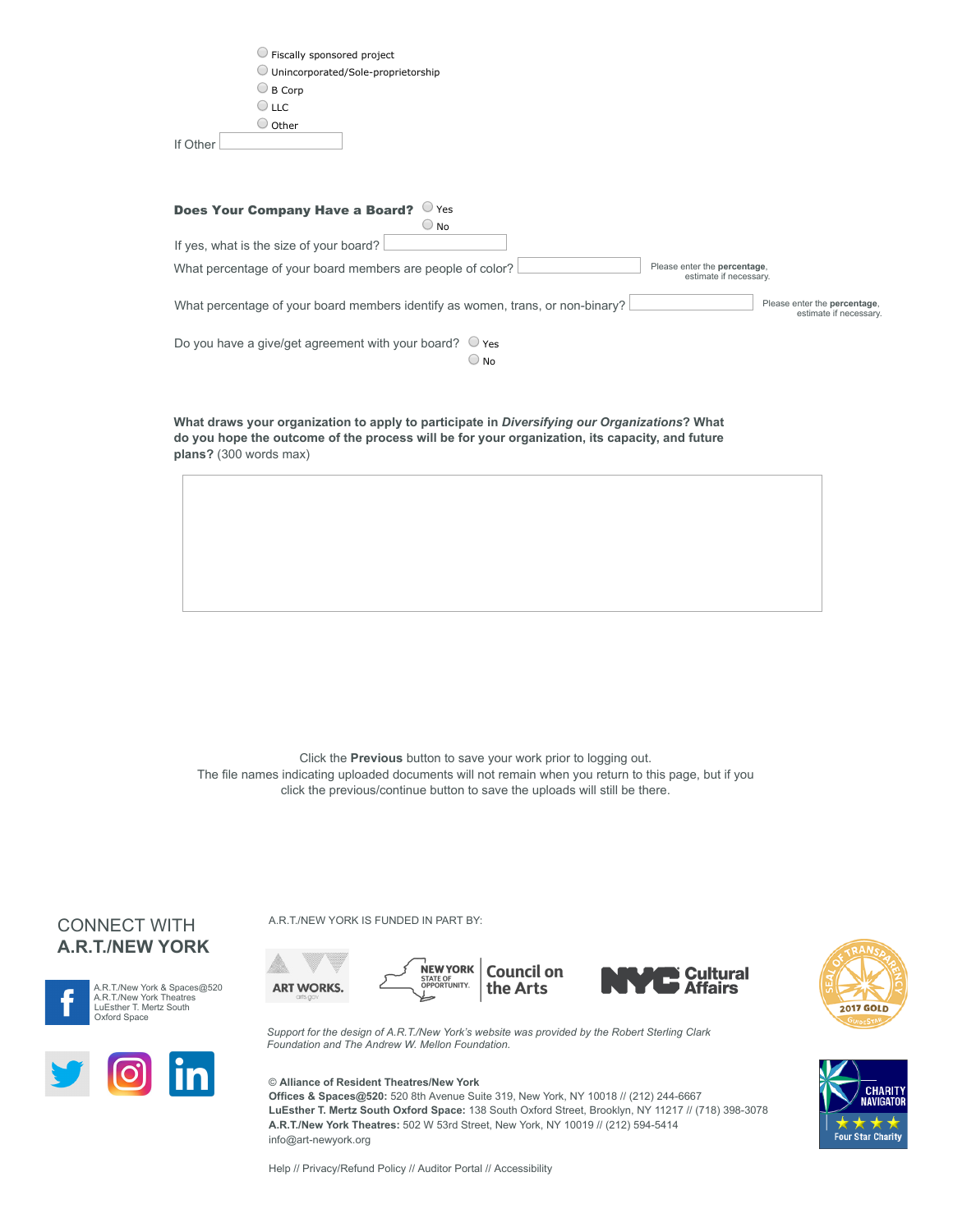

### **Applications for consideration in Cohort 4 must be received by July 8, 2019**

1. About the Program

2. Organizational Information

3. Staff Participant **Information** 

4. Board Participant Information

## STAFF PARTICIPANT

The next two pages of the application should be completed by the two staff members who will be participating in the cohort. Please note that the staff members must be in leadership within the organization and must be able to implement the work discussed in the cohort sessions.

If you need to come back to this page later, you can save your progress using the **previous page** button at the bottom of the page.

| <b>Name</b>                                                                                                                       |  |
|-----------------------------------------------------------------------------------------------------------------------------------|--|
| <b>Job Title</b>                                                                                                                  |  |
| <b>Email Address</b>                                                                                                              |  |
| Please list the pronouns you want staff &<br>attendees to use when referring to you.<br>(ex: she/her/hers, they/them/theirs, etc) |  |
| How long have you been with this organization?                                                                                    |  |
| $\cup$ Yes<br>Are you a voting member of the Board of Directors?<br>No                                                            |  |
| Yes<br>Are you directly involved in board recruitment?<br>No                                                                      |  |

We are seeking a diverse set of participants for each cohort. The following information will be reviewed only by the staff and organizers of the program during the selection process.

|  | What is your race/ethnicity? |  |
|--|------------------------------|--|
|  |                              |  |

| What is your age? | Under 18         |
|-------------------|------------------|
|                   | $18 - 25$        |
|                   | $26 - 35$        |
|                   | $36 - 45$        |
|                   | $46 - 55$        |
|                   | 56-64            |
|                   | Above 65         |
|                   | Decline to state |

What is your gender identity?  $\Box$  Female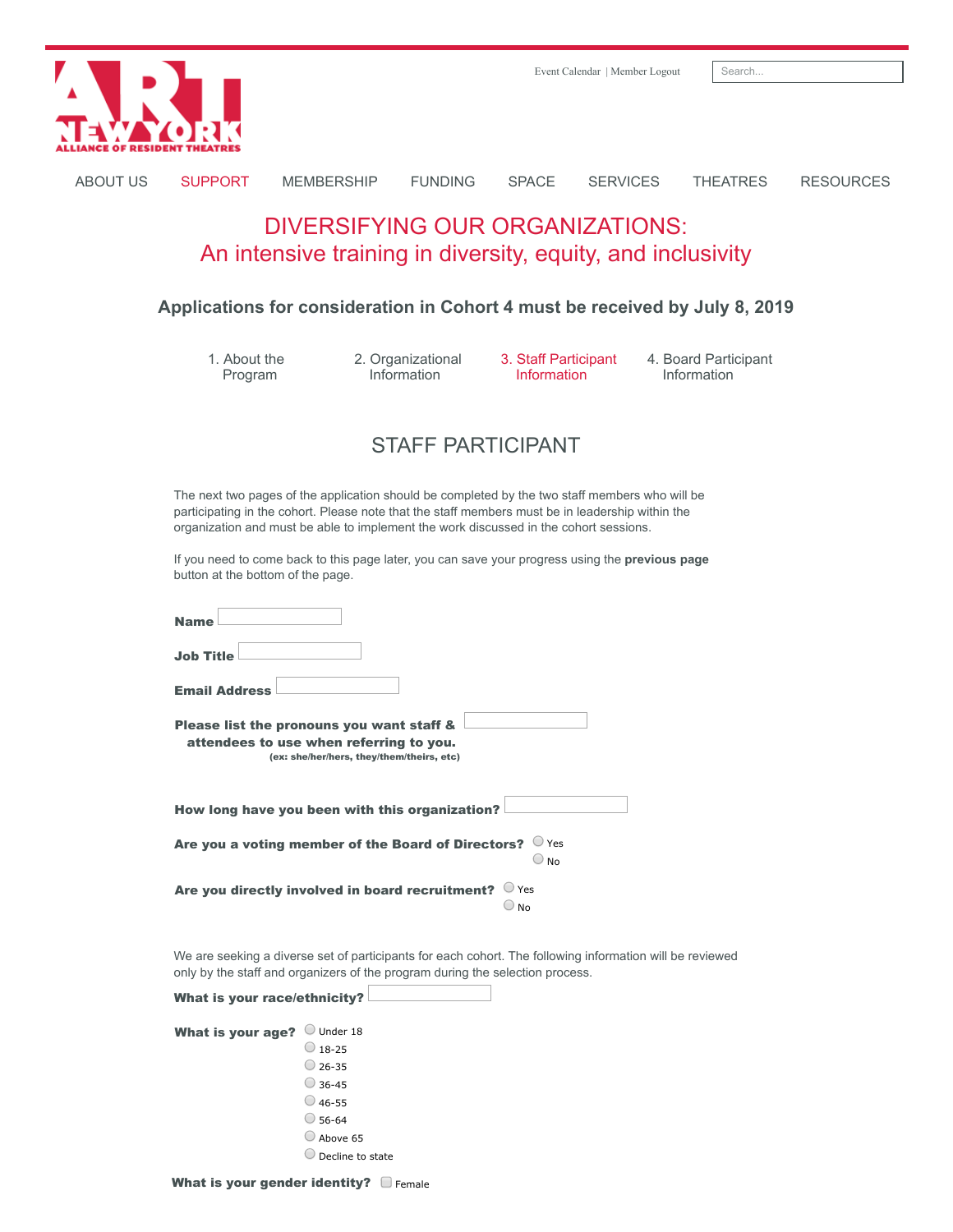| Male                                    |                                                                   |  |  |  |
|-----------------------------------------|-------------------------------------------------------------------|--|--|--|
|                                         | Gender non-conforming/gender non-binary                           |  |  |  |
|                                         | Transgender                                                       |  |  |  |
|                                         | Intersex                                                          |  |  |  |
|                                         | Decline to state                                                  |  |  |  |
|                                         | Other:                                                            |  |  |  |
|                                         |                                                                   |  |  |  |
| <b>What is your sexual orientation?</b> | Homosexual/Gay/Lesbian                                            |  |  |  |
|                                         | Heterosexual/Straight                                             |  |  |  |
|                                         | Bisexual                                                          |  |  |  |
|                                         | Queer                                                             |  |  |  |
|                                         | Decline to state                                                  |  |  |  |
|                                         | Other:                                                            |  |  |  |
|                                         |                                                                   |  |  |  |
| Do you identify as a disabled person?   | $\Box$ Yes                                                        |  |  |  |
|                                         | $\Box$ No                                                         |  |  |  |
|                                         | $\Box$ Prefer to self-identify (please indicate in 'Other' field) |  |  |  |
|                                         | Decline to state                                                  |  |  |  |
|                                         | Other:                                                            |  |  |  |
|                                         |                                                                   |  |  |  |

*We recognize that people-first language and identity-first language can both be used. We have chosen identity-first language for this application and welcome your self-identification*

We strive to create as inclusive space as possible for this cohort. The workshops will take place in Manhattan, at spaces with wheelchair accessible meeting spaces and bathrooms. We will update cohort participants about the accessibility features of the selected locations.

**What accessibility features do you need for full participation in the Diversifying Our Organizations Cohort?**

#### **Scheduling:**

The dates for the Cohorts 4 of Diversifying Our Organizations have been set. Due to the nature of this cohort, we do not accept substitutes in the sessions, so selected applicants will be expected to attend all scheduled cohort meetings. The cohort meetings will take place 5-8pm at TBD locations in Manhattan. The dates below are for future cohort meetings. Please select any dates you are UNAVAILABLE for a meeting in Manhattan between 5-8pm.

This information will be used to place your org in the cohort that fits your schedule. A.R.T./New York staff will confirm that your conflicts are unchanged before your participation in a cohort is confirmed

I am **unavailable** to meet between 5-8pm in Manhattan on the **checked** dates below:

- Tuesday, August 27, 2019
- Tuesday, September 17, 2019
- Tuesday, October 15, 2019
- Thursday, November 21, 2019
- Thursday, December 5, 2019
- Thursday, January 9, 2020
- Tuesday, February 11, 2020
- $\Box$  I am interested in participating in a future cohort
- $\Box$  I have no conflicts for any of the listed dates

#### **Statement**

Please attach a *brief* statement answering the following questions: What are your organization's goals in terms of diversity, equity and inclusion? What is your organization doing well? What do you need to learn?

Upload Statement

**PDF format only, one page max**

If the upload button is not appearing, please check that your browser has flash enabled.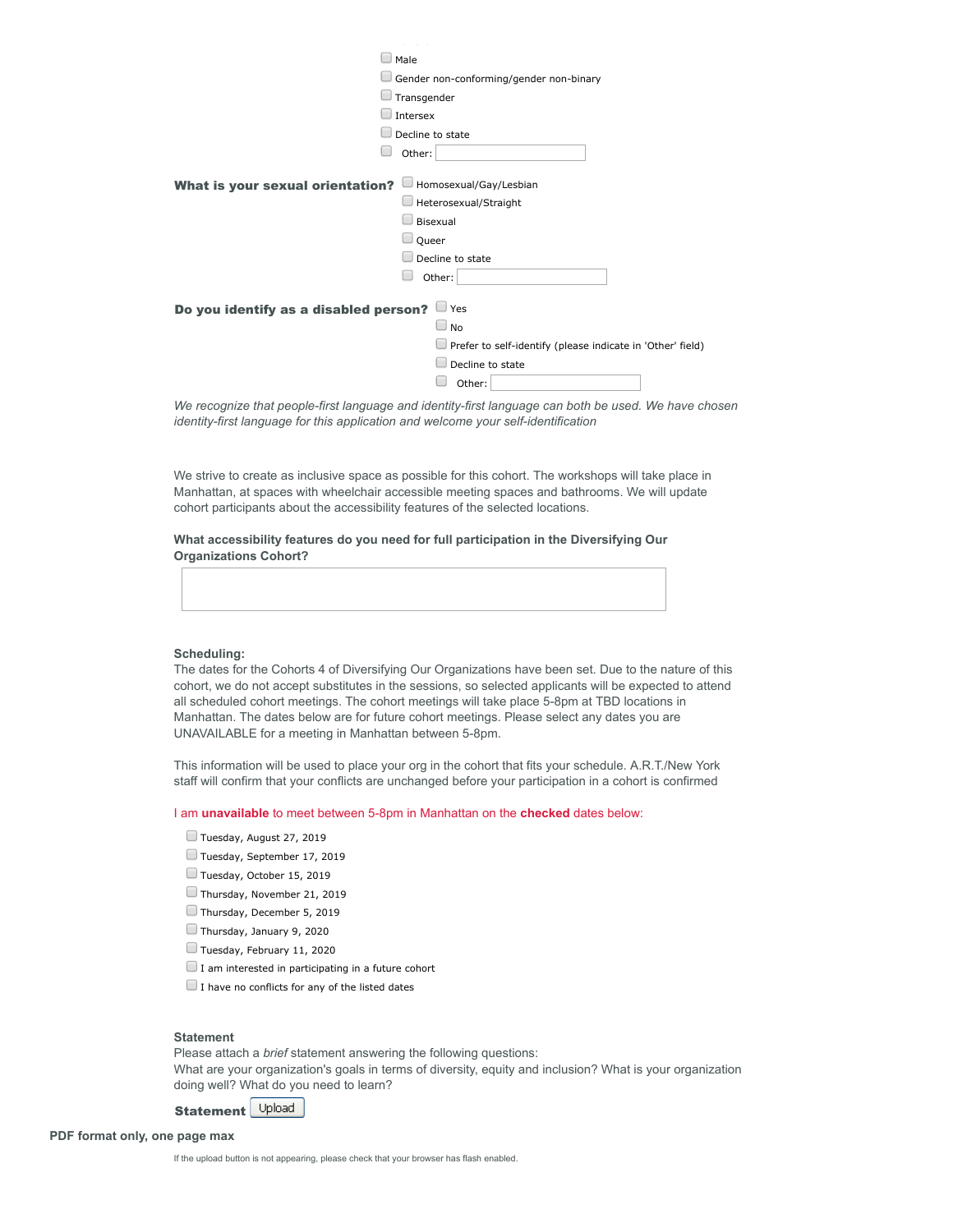# DIVERSIFYING OUR ORGANIZATIONS: An intensive training in diversity, equity, and inclusivity

## **Applications for consideration in Cohort 4 must be received by July 8, 2019**

1. About the Program

2. Organizational Information

3. Staff Participant Information

4. Board Participant Information

## STAFF PARTICIPANT

This page of the application should be completed by the **second staff member** who will be participating in the cohort.

If you need to come back to this page later, you can save your progress using the **previous page** button at the bottom of the page.

| <b>Name</b>                                                                                                                       |
|-----------------------------------------------------------------------------------------------------------------------------------|
| <b>Job Title</b>                                                                                                                  |
| <b>Email Address</b>                                                                                                              |
| Please list the pronouns you want staff &<br>attendees to use when referring to you.<br>(ex: she/her/hers, they/them/theirs, etc) |
| How long have you been with this organization?                                                                                    |
| Are you a voting member of the Board of Directors?<br>$\cup$ Yes<br>No                                                            |
| Are you directly involved in board recruitment?<br>Yes<br>No                                                                      |

We are seeking a diverse set of participants for each cohort. The following information will be reviewed only by the staff and organizers of the program during the selection process.

| <b>What is your race/ethnicity?</b>     |                  |                                         |
|-----------------------------------------|------------------|-----------------------------------------|
| What is your age?                       | Under 18         |                                         |
|                                         | $\cup$ 18-25     |                                         |
|                                         | $26 - 35$        |                                         |
|                                         | $\bigcirc$ 36-45 |                                         |
|                                         | 46-55 (          |                                         |
|                                         | 56-64            |                                         |
|                                         | Above 65         |                                         |
|                                         | Decline to state |                                         |
| What is your gender identity?           |                  | Female                                  |
|                                         |                  | Male                                    |
|                                         |                  | Gender non-conforming/gender non-binary |
|                                         |                  | Transgender                             |
|                                         |                  | Intersex                                |
|                                         |                  | Decline to state                        |
|                                         |                  | Other:                                  |
|                                         |                  |                                         |
| <b>What is your sexual orientation?</b> |                  | Homosexual/Gay/Lesbian                  |
|                                         |                  | Heterosexual/Straight                   |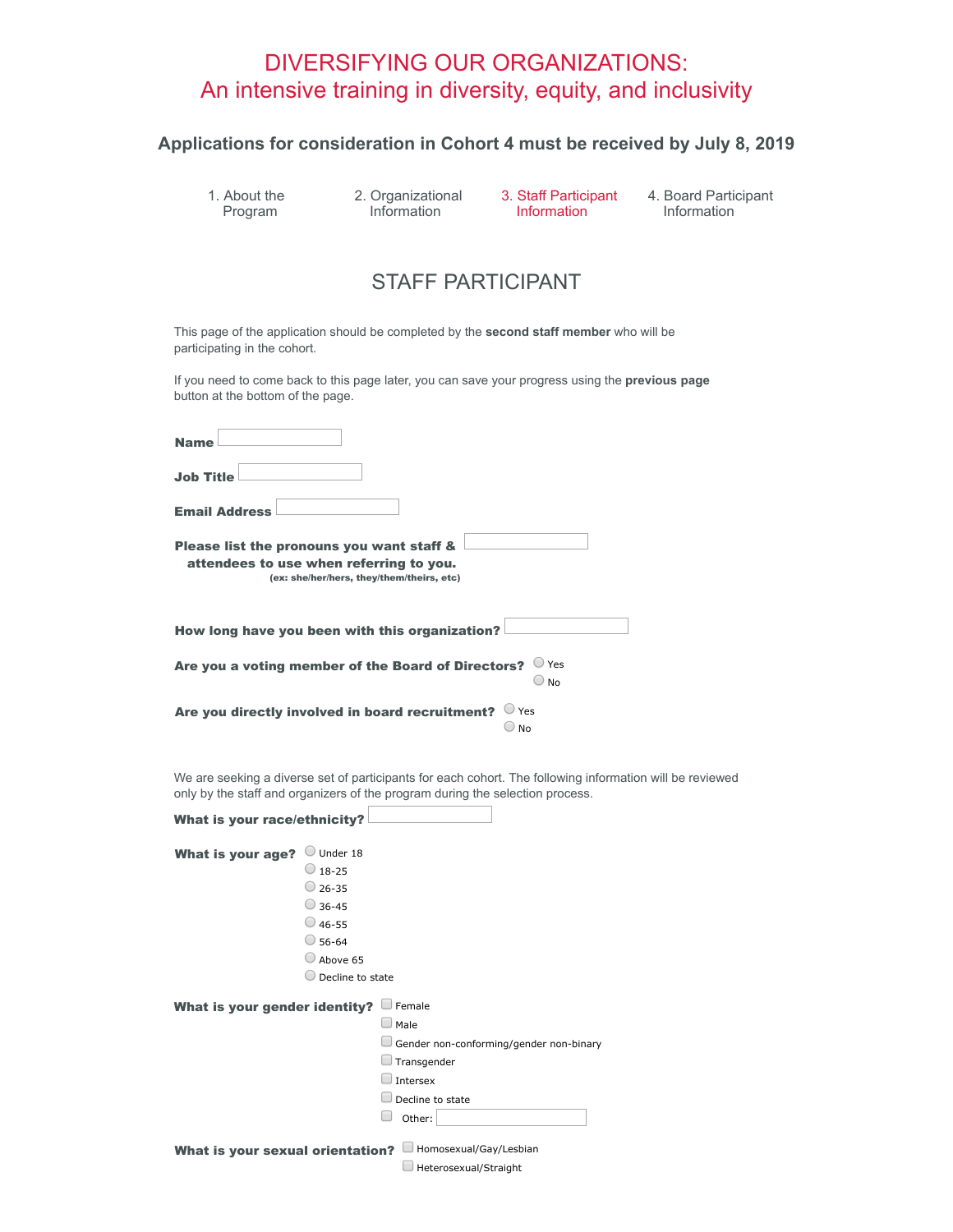|                                       | Bisexual                                                                                                                   |
|---------------------------------------|----------------------------------------------------------------------------------------------------------------------------|
| Queer                                 |                                                                                                                            |
|                                       | Decline to state                                                                                                           |
|                                       | Other:                                                                                                                     |
| Do you identify as a disabled person? | $\Box$ Yes<br>$\Box$ No<br>$\Box$ Prefer to self-identify (please indicate in 'Other' field)<br>Decline to state<br>Other: |
|                                       |                                                                                                                            |

*We recognize that people-first language and identity-first language can both be used. We have chosen identity-first language for this application and welcome your self-identification*

We strive to create as inclusive space as possible for this cohort. The workshops will take place in Manhattan, at spaces with wheelchair accessible meeting spaces and bathrooms. We will update cohort participants about the accessibility features of the selected locations.

**What accessibility features do you need for full participation in the Diversifying Our Organizations Cohort?**

#### **Scheduling:**

The dates for the Cohorts 4 of Diversifying Our Organizations have been set. Due to the nature of this cohort, we do not accept substitutes in the sessions, so selected applicants will be expected to attend all scheduled cohort meetings. The cohort meetings will take place 5-8pm at TBD locations in Manhattan. The dates below are for future cohort meetings. Please select any dates you are UNAVAILABLE for a meeting in Manhattan between 5-8pm.

This information will be used to place your org in the cohort that fits your schedule. A.R.T./New York staff will confirm that your conflicts are unchanged before your participation in a cohort is confirmed

#### I am **unavailable** to meet between 5-8pm in Manhattan on the **checked** dates below:

- Tuesday, August 27, 2019
- Tuesday, September 17, 2019
- Tuesday, October 15, 2019
- Thursday, November 21, 2019
- Thursday, December 5, 2019
- Thursday, January 9, 2020
- Tuesday, February 11, 2020
- $\Box$  I am interested in participating in a future cohort
- $\Box$  I have no conflicts for any of the listed dates

#### **Statement**

Please attach a *brief* statement answering the following questions: What are your organization's goals in terms of diversity, equity and inclusion? What is your organization doing well? What do you need to learn?

### **Statement Uplcad**

#### **PDF format only, one page max**

If the upload button is not appearing, please check that your browser has flash enabled.

Click the **Previous** button to save your work prior to logging out. The file names indicating uploaded documents will not remain when you return to this page, but if you

click the previous/continue button to save the uploads will still be there.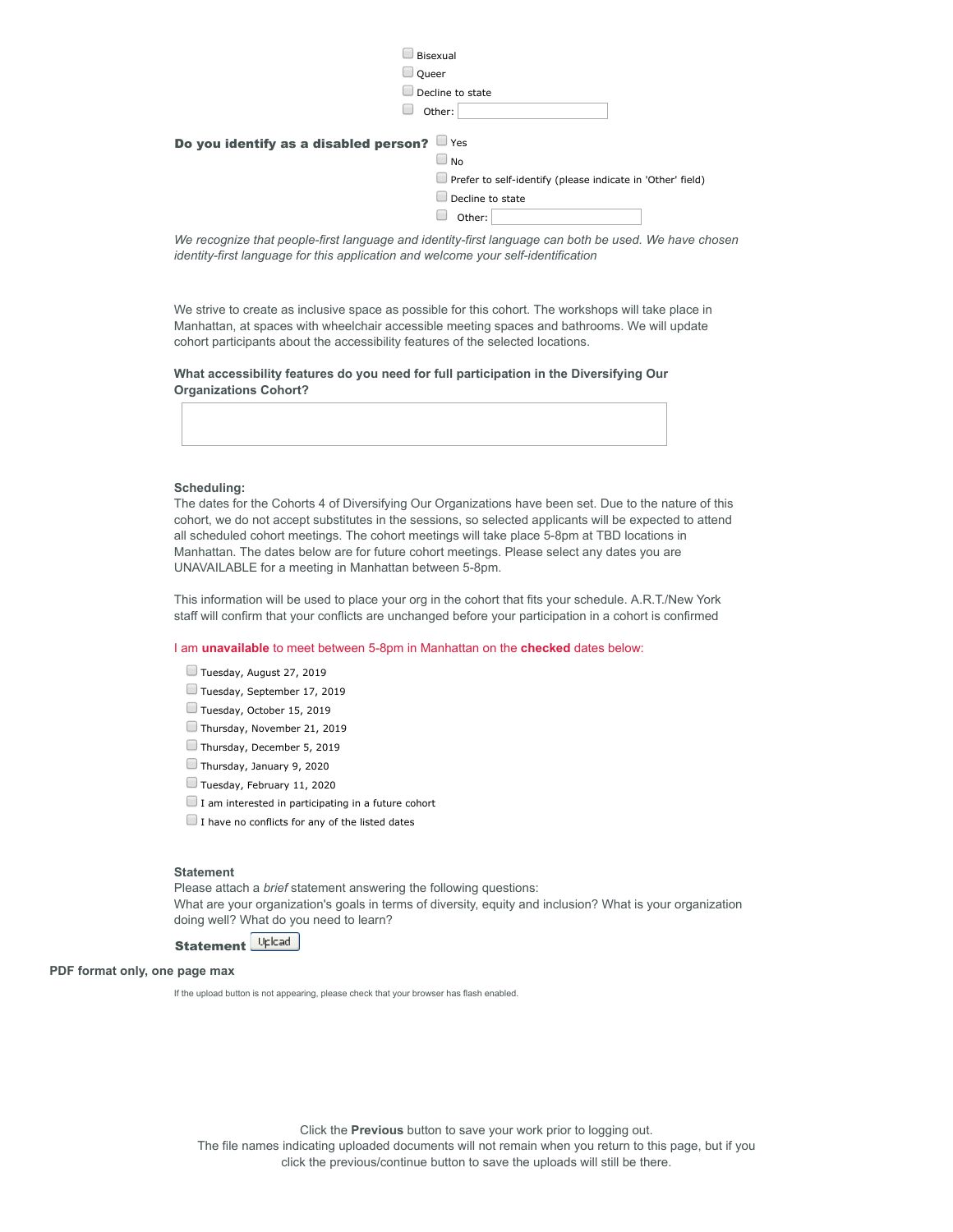# DIVERSIFYING OUR ORGANIZATIONS: An intensive training in diversity, equity, and inclusivity

### **Applications for consideration in Cohort 4 must be received by July 8, 2019**

1. About the Program

2. Organizational Information

3. Staff Participant **Information** 

4. Board Participant Information

## BOARD PARTICIPANT

This page of the application should be completed by the **board member** who will be participating in the cohort.

If you do not have a board, please contact Hope Chavez at **hchavez@art-newyork.org** for guidance, and complete this page for a third participant as she indicates.

If you need to come back to this page later, you can save your progress using the **previous page** button at the bottom of the page.

| <b>Name</b>                                                                                                                       |
|-----------------------------------------------------------------------------------------------------------------------------------|
| <b>Title/Area of focus outside of Board</b>                                                                                       |
| <b>Role on Board</b>                                                                                                              |
| <b>Email Address</b>                                                                                                              |
| Please list the pronouns you want staff &<br>attendees to use when referring to you.<br>(ex: she/her/hers, they/them/theirs, etc) |
| How long have you been with this organization?                                                                                    |
| $\cup$ Yes<br>Are you a member of any board committees?<br>N <sub>0</sub>                                                         |
| If yes, which committees?                                                                                                         |
| Yes<br>Are you directly involved in board recruitment?<br>No                                                                      |

We are seeking a diverse set of participants for each cohort. The following information will be reviewed only by the staff and organizers of the program during the selection process.

| What is your race/ethnicity?  |                  |        |                                         |
|-------------------------------|------------------|--------|-----------------------------------------|
| What is your age?             | Under 18         |        |                                         |
|                               | $18 - 25$        |        |                                         |
|                               | $26 - 35$        |        |                                         |
|                               | $36 - 45$        |        |                                         |
|                               | $46 - 55$        |        |                                         |
|                               | 56-64            |        |                                         |
|                               | Above 65         |        |                                         |
|                               | Decline to state |        |                                         |
| What is your gender identity? |                  | Female |                                         |
|                               |                  | Male   |                                         |
|                               |                  |        | Gender non-conforming/gender non-binary |

 $\Box$  Transgender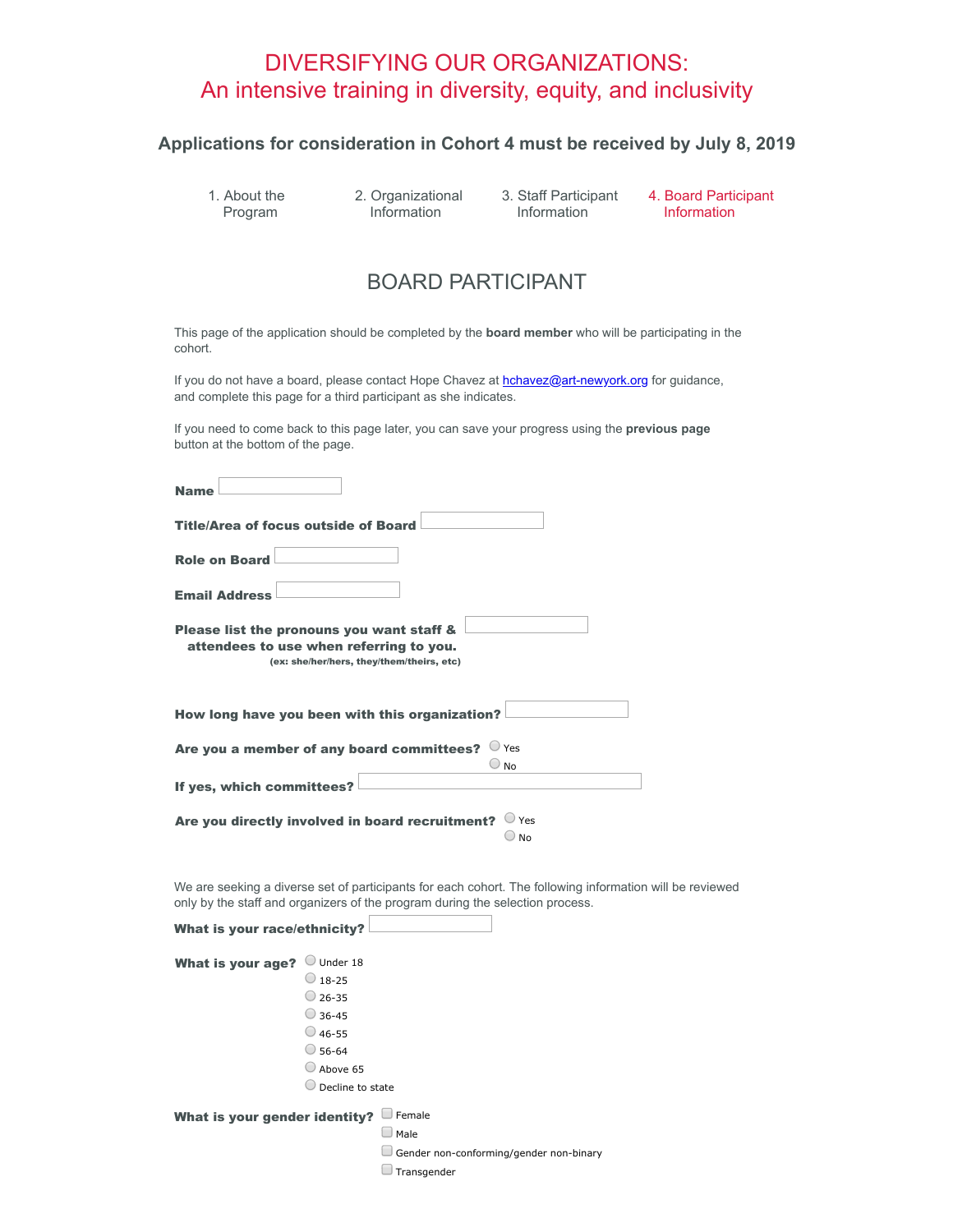|                                                                                                      | Intersex                                                   |
|------------------------------------------------------------------------------------------------------|------------------------------------------------------------|
|                                                                                                      | Decline to state                                           |
|                                                                                                      | Other:                                                     |
|                                                                                                      |                                                            |
| <b>What is your sexual orientation?</b>                                                              | Homosexual/Gay/Lesbian                                     |
|                                                                                                      | Heterosexual/Straight                                      |
|                                                                                                      | Bisexual                                                   |
|                                                                                                      | Queer                                                      |
|                                                                                                      | Decline to state                                           |
|                                                                                                      | Other:                                                     |
|                                                                                                      |                                                            |
| $\Box$ Yes<br>Do you identify as a disabled person?                                                  |                                                            |
|                                                                                                      | $\Box$<br><b>No</b>                                        |
|                                                                                                      | Prefer to self-identify (please indicate in 'Other' field) |
|                                                                                                      | Decline to state                                           |
|                                                                                                      | Other:                                                     |
| We recognize that people-first language and identity-first language can both be used. We have chosen |                                                            |

*identity-first language for this application and welcome your self-identification*

We strive to create as inclusive space as possible for this cohort. The workshops will take place in Manhattan, at spaces with wheelchair accessible meeting spaces and bathrooms. We will update cohort participants about the accessibility features of the selected locations.

**What accessibility features do you need for full participation in the Diversifying Our Organizations Cohort?**

#### **Scheduling:**

The dates for the Cohorts 4 of Diversifying Our Organizations have been set. Due to the nature of this cohort, we do not accept substitutes in the sessions, so selected applicants will be expected to attend all scheduled cohort meetings. The cohort meetings will take place 5-8pm at TBD locations in Manhattan. The dates below are for future cohort meetings. Please select any dates you are UNAVAILABLE for a meeting in Manhattan between 5-8pm.

This information will be used to place your org in the cohort that fits your schedule. A.R.T./New York staff will confirm that your conflicts are unchanged before your participation in a cohort is confirmed

I am **unavailable** to meet between 5-8pm in Manhattan on the **checked** dates below:

- Tuesday, September 17, 2019
- Thursday, December 5, 2019
- $\Box$  I am interested in participating in a future cohort
- $\Box$  I have no conflicts for any of the listed dates

#### **Statement**

Please attach a *brief* statement answering the following questions: What are your organization's goals in terms of diversity, equity and inclusion? What is your organization doing well? What do you need to learn?

#### Statement

#### **PDF format only, one page max**

If the upload button is not appearing, please check that your browser has flash enabled.